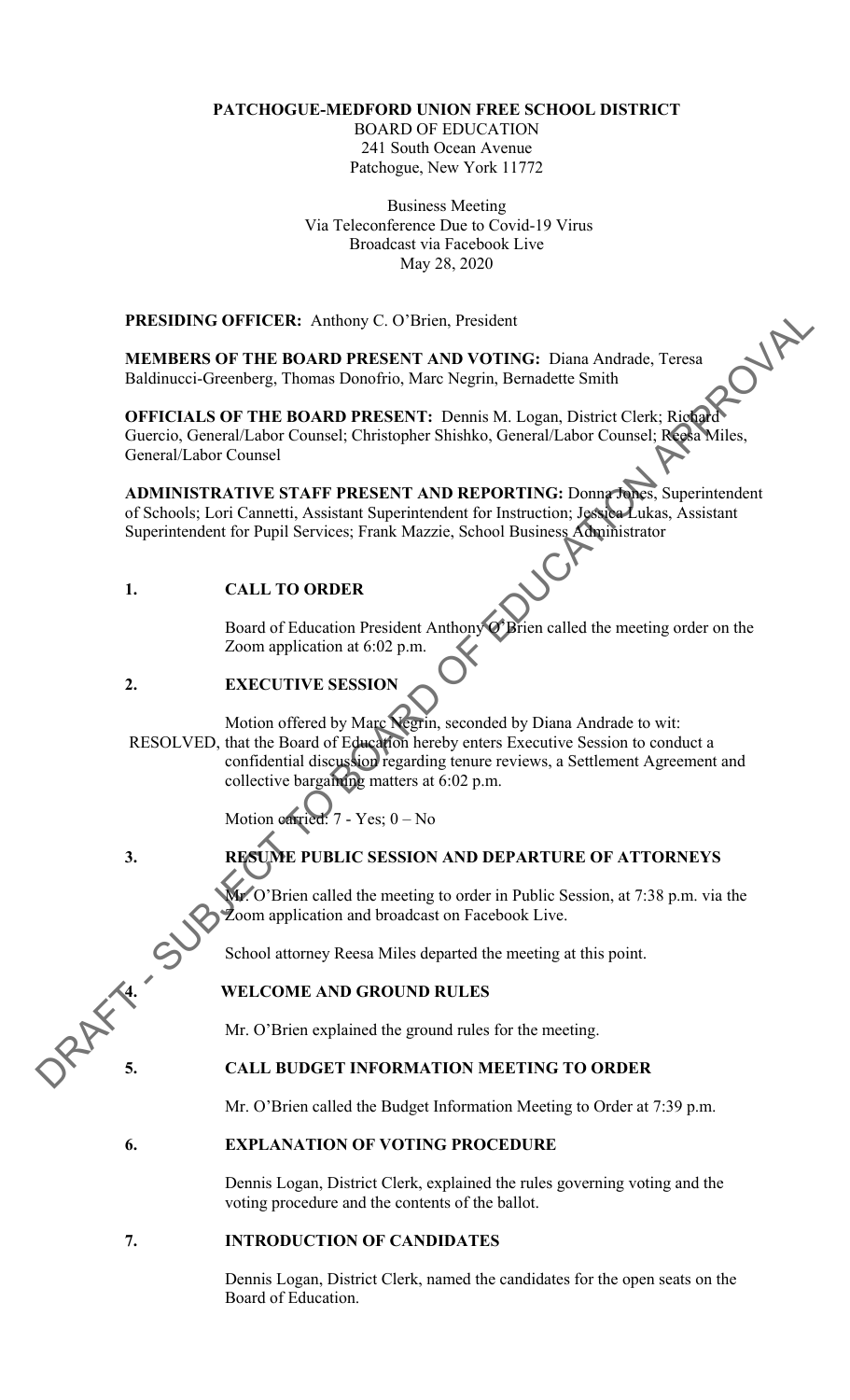### **8. BUDGET OVERVIEW**

Frank Mazzie, School Business Administrator, presented the important points regarding the proposed 2020-2021 School Year Budget.

#### **9. PUBLIC QUESTIONS**

Questions about the Proposed Budget, the Vote and Election which are posted on Facebook Live were addressed at this point, by Superintendent of Schools Donna Jones.

Members of the Board of Education made comments on the Budget Proposal.

## **11. CONSENT AGENDA**

#### **Motion offered by Marc Negrin, seconded by Kelli Anne Jennings to approve the Consent Agenda (Items A through J) as follows:**

A. Approval of Minutes

RESOLVED, that the Board of Education hereby approves the following meeting minutes:

- April 21, 2020 Business Meeting Minutes
- May 7, 2020 Special Meeting/Budget Workshop #4 Minutes
- May 18, 2020 Special Meeting Minutes
- May 21, 2020 Special Meeting/Budget Workshop #5 Minutes
- B. Approval of Personnel
- 10. BOARD MEMBER COMMENTS<br>
Members of the Board of Education made comments on the Budget Proposal<br>
11. CONSENT AGENDA<br>
Mution affects by Marie Negrin, seconded by Kelli Anne Jennings<br>
approve the Coment Agenda (Items A th WHEREAS, the Board of Education recognizes that in order to be eligible for tenure, an individual receiving a probationary appointment as a classroom teacher or building principal must receive annual composite or overall APPR ratings of H or E in at least three  $(3)$  of the four  $(4)$  proceeding years, and if the individual receives a rating of one (1) in the final year of the probationary period, he or she will not be eligible for tenure at that time, be it
	- RESOLVED, that the Board of Education hereby approves the following personnel Reports. (see Schedule #1 - Attached)

**Operational Staff** 



C. Approval for Provision of Educational Opportunities to Resident Pupils with disabilities

C. Approval for Provision of Educational Opportunities to Resident Pupils<br>with disabilities<br>RESOLVED, that the Board of Education approves the provision of educational opportunities<br>to resident pupils as listed, in date or to resident pupils as listed, in date order, on the rosters provided.

- 1. Committee on Pre-School Special Education
- 2. Committee on Special Education
- 3. Section 504 Committee

#### D. Acceptance of Financial Reports

RESOLVED, that the Board of Education hereby accepts the following financial reports of the March 1, 2020 through March 31, 2020 period: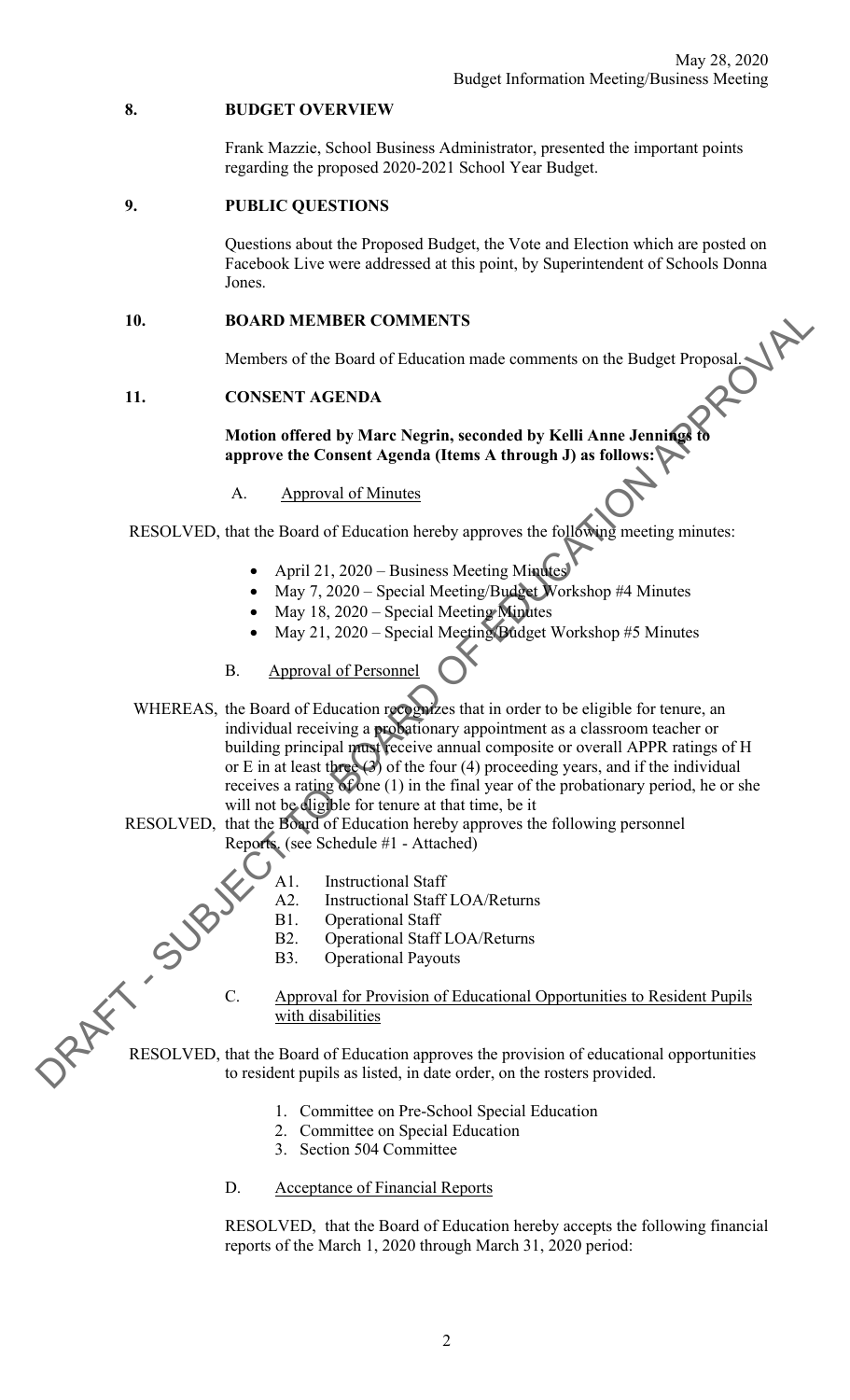# 11. **CONSENT AGENDA** – (continued)

- 1. Treasurer's Report
- 2. Claims Auditor Letter
- 3. Claims Auditor Reports Payroll Schedule Audit Report Payroll Adjustments Report Substitute Teacher Report (Budget) Substitute Teacher Report (Grants) Custodial Overtime Report Cash Disbursement Report Workers' Compensation Cash Disbursement Wire Reconciliation Report nVision Audit Reports 12. Private Purpose Trust Fund Financial Reports<br>
12. Private Purpose Trust Fund Financial Reports<br>
12. Private Purpose Trust Fund Financial Reports<br>
12. Private Purpose Trust Fund Financial Reports<br>
12. Private Purpose Tr
- 4. Cash Flow Projection
- 5. Extra Classroom Activity Fund
- 6. Scholarship Activity Fund
- 7. General Fund Financial Reports
- 8. School Lunch Fund Financial Reports
- 9. Special Aid Fund Financial Reports
- 10. Capital Projects Fund Financial Reports
- 11. Trust & Agency Fund Financial Reports
- 
- 13. Debt Service Fund Financial Reports
- 14. Workers' Comp. Reserve Financial Repo
- 15. Budget Transfer Query
- 16. Capital Project Report (7/01/99-Present)
- 17. Warrants

# E. Budgetary Adjustments

- Transfers in Excess of \$5,000
- Approval of Contract

|                  |                                                                                                                  | Workers' Compensation Cash Disbursement                                                                                                                                                                                                                                 |                   |               |         |  |  |
|------------------|------------------------------------------------------------------------------------------------------------------|-------------------------------------------------------------------------------------------------------------------------------------------------------------------------------------------------------------------------------------------------------------------------|-------------------|---------------|---------|--|--|
|                  | Wire Reconciliation Report                                                                                       |                                                                                                                                                                                                                                                                         |                   |               |         |  |  |
|                  | nVision Audit Reports                                                                                            |                                                                                                                                                                                                                                                                         |                   |               |         |  |  |
| 4.               |                                                                                                                  | Cash Flow Projection                                                                                                                                                                                                                                                    |                   |               |         |  |  |
| 5.               |                                                                                                                  | Extra Classroom Activity Fund                                                                                                                                                                                                                                           |                   |               |         |  |  |
| 6.               |                                                                                                                  | Scholarship Activity Fund                                                                                                                                                                                                                                               |                   |               |         |  |  |
|                  | ON APPROUTELY<br>7.<br><b>General Fund Financial Reports</b><br>8.<br><b>School Lunch Fund Financial Reports</b> |                                                                                                                                                                                                                                                                         |                   |               |         |  |  |
|                  |                                                                                                                  |                                                                                                                                                                                                                                                                         |                   |               |         |  |  |
| 9.               |                                                                                                                  | Special Aid Fund Financial Reports                                                                                                                                                                                                                                      |                   |               |         |  |  |
| 10.              |                                                                                                                  | <b>Capital Projects Fund Financial Reports</b>                                                                                                                                                                                                                          |                   |               |         |  |  |
|                  | Trust & Agency Fund Financial Reports<br>11.                                                                     |                                                                                                                                                                                                                                                                         |                   |               |         |  |  |
|                  | 12.<br>Private Purpose Trust Fund Financial Reports                                                              |                                                                                                                                                                                                                                                                         |                   |               |         |  |  |
|                  | Debt Service Fund Financial Reports<br>13.                                                                       |                                                                                                                                                                                                                                                                         |                   |               |         |  |  |
|                  | Workers' Comp. Reserve Financial Reports<br>14.                                                                  |                                                                                                                                                                                                                                                                         |                   |               |         |  |  |
|                  | <b>Budget Transfer Query</b><br>15.                                                                              |                                                                                                                                                                                                                                                                         |                   |               |         |  |  |
| 16.              |                                                                                                                  | Capital Project Report (7/01/99 - Present)                                                                                                                                                                                                                              |                   |               |         |  |  |
| 17.              | Warrants                                                                                                         |                                                                                                                                                                                                                                                                         |                   |               |         |  |  |
|                  |                                                                                                                  |                                                                                                                                                                                                                                                                         |                   |               |         |  |  |
| E.               | <b>Budgetary Adjustments</b>                                                                                     |                                                                                                                                                                                                                                                                         |                   |               |         |  |  |
|                  |                                                                                                                  | RESOLVED, that the Board of Education hereby approves the following Budgetary<br>Adjustments, for the period from May 7, 2020 through May 14, 2020, in the<br>amount of \$10,000.00, as provided to the Board of Education.<br>1. Budget Transfers in Excess of \$5,000 |                   |               |         |  |  |
|                  |                                                                                                                  |                                                                                                                                                                                                                                                                         |                   |               |         |  |  |
| F.               | Approval of Contract                                                                                             |                                                                                                                                                                                                                                                                         |                   |               |         |  |  |
|                  |                                                                                                                  | RESOLVED, that the Board of Education hereby approves the following contracts as presented                                                                                                                                                                              |                   |               |         |  |  |
|                  | to the Board of Education:                                                                                       |                                                                                                                                                                                                                                                                         |                   |               |         |  |  |
|                  |                                                                                                                  |                                                                                                                                                                                                                                                                         |                   |               |         |  |  |
| $\#$<br>Contract | <b>Description</b>                                                                                               | Rate                                                                                                                                                                                                                                                                    | Atty.<br>Reviewed | <b>Reason</b> | Renewal |  |  |
| Quest<br>1.      | Drug Testing                                                                                                     | \$37.74 per person, per                                                                                                                                                                                                                                                 | N <sub>o</sub>    | Attorney      | Yes     |  |  |
| Diagnostics      | Services &                                                                                                       | test; No increase over                                                                                                                                                                                                                                                  |                   | Approved      |         |  |  |
|                  | <b>Employee Screening</b>                                                                                        | amended contract                                                                                                                                                                                                                                                        |                   | District      |         |  |  |
|                  |                                                                                                                  | approved in December<br>2019                                                                                                                                                                                                                                            |                   | Template      |         |  |  |
|                  |                                                                                                                  |                                                                                                                                                                                                                                                                         |                   |               |         |  |  |
|                  | Approval of Rid Awards                                                                                           |                                                                                                                                                                                                                                                                         |                   |               |         |  |  |

#### G. Approval of Bid Awards

RESOLVED, that the Board of Education hereby approves the following Bid Awards:

- #2019-12 Assistive Technology Consultation: Michelle Tor, Inc.
- #2020-07 Special Education RFP for Related Services:
	- o Achieve Beyond
		- o All About Kids
		- o Apex Therapeutic
		- o Complete Rehabilitation
		- o Metro Therapy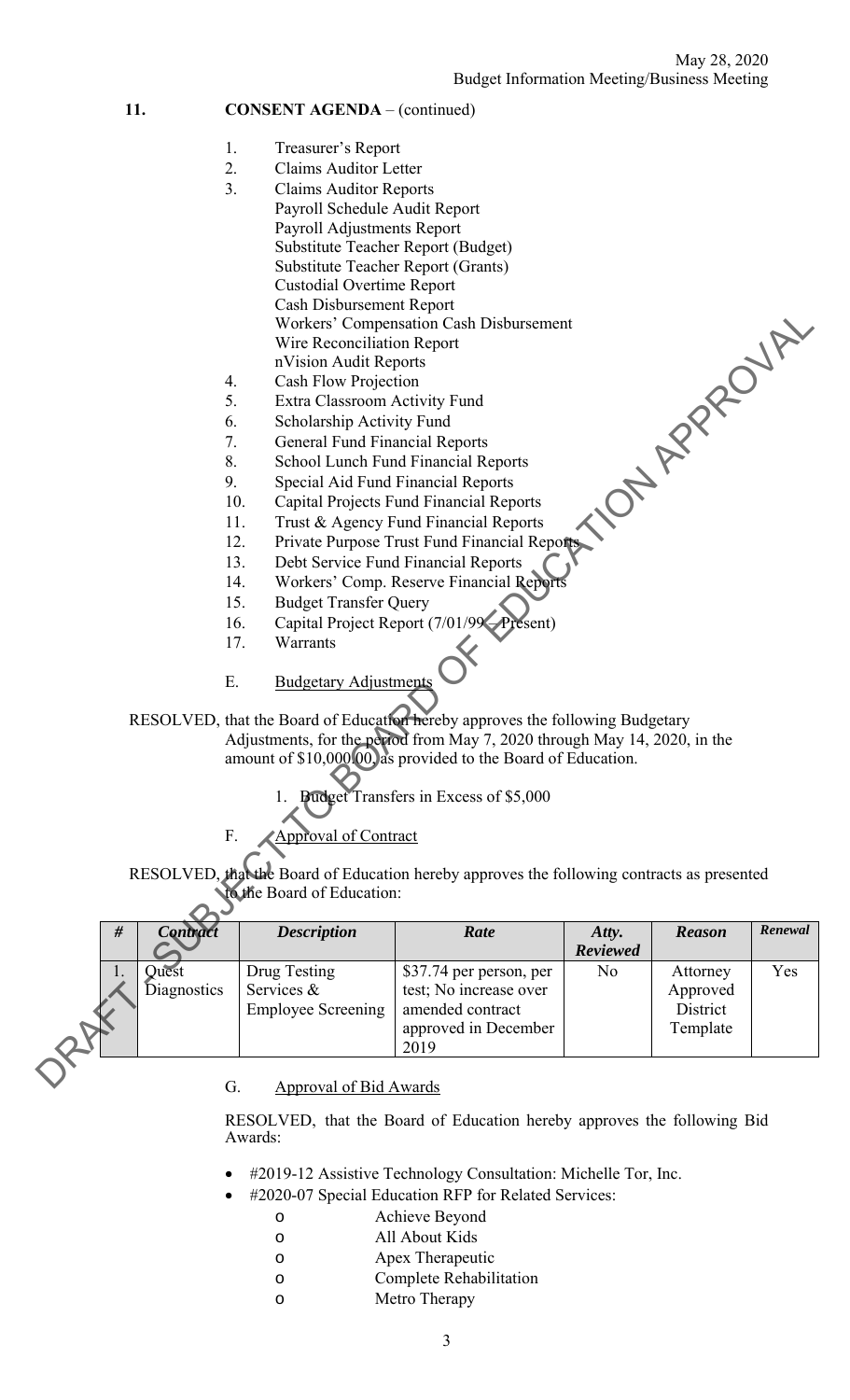11. **CONSENT AGENDA** – (continued)

- o Mindful Kid
- o New York Therapy Placement Services
- o Out East Therapy of NY
- o Tender Age, PT
- #2020-08 Special Education RFP for Behavioral Intervention Consultation:
	- o Blue Sea Consulting Inc.
	- o Helping Hands Licensed Behavior Analyst Services PLLC
	- - o Nassau Suffolk Services for Autism
	- o New York Therapy Placement Services, Inc.
	- o Out East Therapy of NY
- H. Acceptance of Donations

RESOLVED, that the Board of Education hereby accepts the following donations:

- The South Ocean Middle School PTA is donating two signs and their installation, to be completed by J Signs, on the rear Gymnasium wall facing the parking lot. The value of the signs and installation is \$2,300.00.
- 150 face masks and 150 face shields for Food Services staff to use while serving grab and go meals have been donated by Industrial Coverage of Patchogue.
- \$200.00 from the Woman's Club of Patchogue has been donated to the Family Center.
- I. Appointment of Election Inspectors
- RESOLVED, that the Board of Education hereby appoints Patchogue-Medford Library employees Laura Maul and Debbie Bacon to serve as Election Inspectors for the June 9, 2020 School District Budget Vote and Election at no cost to the District.
	- J. Appointment of Assistant Varsity Field Hockey Coach

DRESOLVED, that the Board of Blogady Toric (Services for Antison<br>
o New York theory personent Services, Inc.<br>
o New York theory becomes the following chompings<br>
H. Acceptances of Donations<br>
The South Ocean Middle School RESOLVED, that upon the recommendation of the Superintendent of Schools, the Board of Education appoints Teresa Breen to the position of Varsity Field Hockey Assistant Coach at a total stipend of  $$6,329.40$  (\$5,754 + 10% differential for coaching the same sport for three continuous years) for the Fall 2020 season subject to Section XI and district authorization due to the COVID-19 pandemic.

**A roll-call vote was taken on the Consent Agenda (Items A through J above)** 

**Diana Andrade – Yes Marc Negrin – Yes Teresa Baldinucci-Greenberg – Yes Bernadette Smith - Yes Thomas Donofrio - Yes Anthony O'Brien – Yes Kelli Anne Jennings - Yes** 

**The Consent Agenda was approved.** 

#### **END OF CONSENT AGENDA**

#### **12. SUPERINTENDENT'S REPORT**

Dr. Jones reported on the on the upcoming salute parades for Seniors to be held on May 29 and answered community questions.